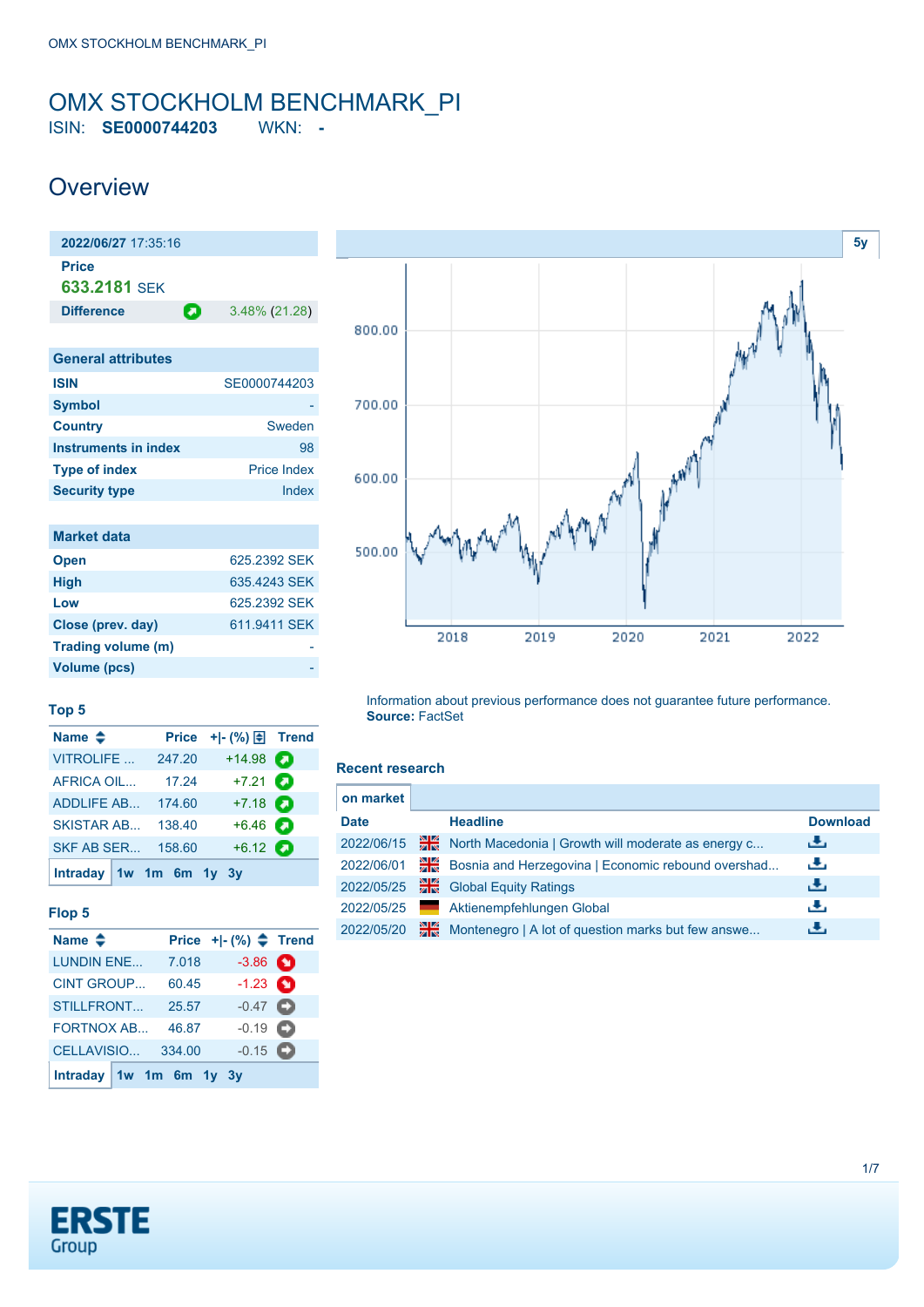| <b>Futures and Options</b> |  |
|----------------------------|--|
| <b>Related Futures</b>     |  |
| <b>Related Options</b>     |  |

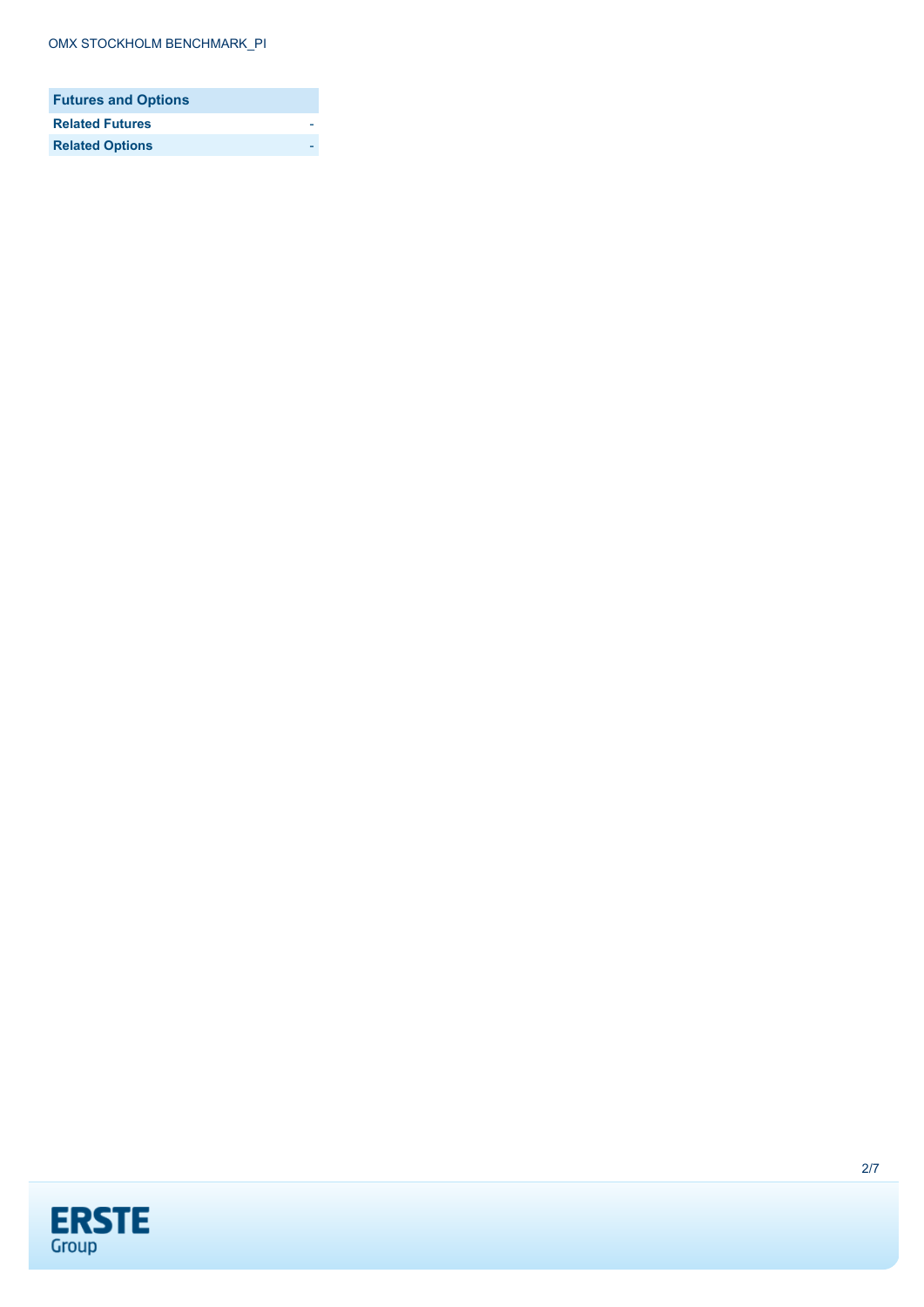## Details

**2022/06/27** 17:35:16 **Price**

**633.2181** SEK

**Difference** 3.48% (21.28)

| <b>General attributes</b> |              |
|---------------------------|--------------|
| <b>ISIN</b>               | SE0000744203 |
| <b>Symbol</b>             |              |
| <b>Country</b>            | Sweden       |
| <b>Security type</b>      | Index        |
| Instruments in index      | 98           |

| <b>Market data</b> |              |
|--------------------|--------------|
| <b>Open</b>        | 625.2392 SEK |
| <b>High</b>        | 635 4243 SFK |
| Low                | 625.2392 SEK |
| Close (prev. day)  | 611.9411 SEK |
| Trading volume (m) |              |
| Volume (pcs)       |              |

| <b>Performance and Risk</b> |  |
|-----------------------------|--|
|                             |  |

|                   | 6m        | 1v        | 3v        |
|-------------------|-----------|-----------|-----------|
| Perf $(\%)$       | $-26.01%$ | $-18.24%$ | $+18.17%$ |
| Perf (abs.)       | -222.61   | $-141.30$ | $+97.38$  |
| <b>Beta</b>       |           |           |           |
| <b>Volatility</b> | 25.48     | 21.10     | 22.02     |



Information about previous performance does not guarantee future performance. **Source:** FactSet

| <b>Price data</b>                           |                           |
|---------------------------------------------|---------------------------|
| Ø price 5 days   Ø volume 5 days (pcs.)     | 623.3716 SEK (0)          |
| Ø price 30 days   Ø volume 30 days (pcs.)   | 663.7875 SEK (0)          |
| Ø price 100 days   Ø volume 100 days (pcs.) | 708.5628 SEK (0)          |
| Ø price 250 days   Ø volume 250 days (pcs.) | 773.5968 SEK (0)          |
| <b>YTD High   date</b>                      | 873.1111 SEK (2022/01/04) |
| <b>YTD Low   date</b>                       | 609.2069 SEK (2022/06/22) |
| 52 Weeks High   date                        | 873.1111 SEK (2022/01/04) |
| 52 Weeks Low   date                         | 609.2069 SEK (2022/06/22) |

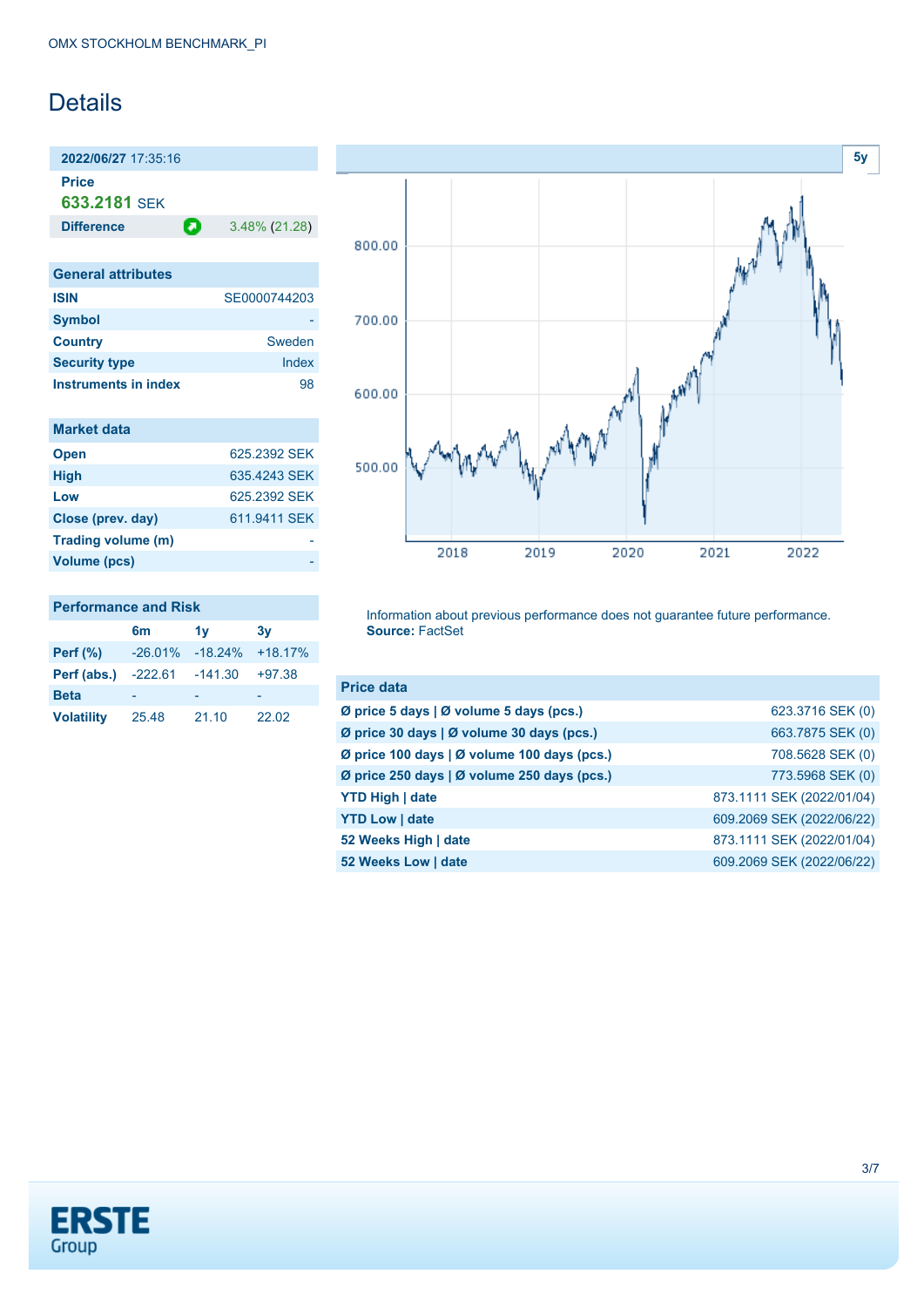# **Composition**

| Name $\clubsuit$<br><b>ISIN</b>           | <b>Price</b> | Diff % $\triangle$<br>Diff $+/-$ | Performance $\triangle$ | <b>Date</b><br><b>Time</b> | Turnover Pc. ♦<br>Turnover Money $\div$ |
|-------------------------------------------|--------------|----------------------------------|-------------------------|----------------------------|-----------------------------------------|
| <b>AAK AB</b><br>SE0011337708             | 163.60       | 2.09%<br>3.35                    |                         | 22/06/27<br>17:29:57       | 276,241<br>45,089,119.37                |
| <b>ABB LTD</b><br>CH0012221716            | 273.50       | 3.29%<br>8.70                    |                         | 22/06/27<br>17:29:34       | 710.808<br>191,717,107.05               |
| <b>ADDLIFE AB SER. B</b><br>SE0014401378  | 174.60       | 7.18%<br>11.70                   |                         | 22/06/27<br>17:29:34       | 231,491<br>40,113,408.40                |
| ADDNODE GROUP AB SER. B<br>SE0017885767   | 84.40        | 2.99%<br>2.45                    |                         | 22/06/27<br>17:29:52       | 96,816<br>8, 164, 576.85                |
| <b>ADDTECH AB SER. B</b><br>SE0014781795  | 137.90       | 4.08%<br>5.40                    |                         | 22/06/27<br>17:29:42       | 417.876<br>57,500,529.25                |
| <b>AFRICA OIL CORP</b><br>CA00829Q1019    | 17.24        | 7.21%<br>1.16                    |                         | 22/06/27<br>17:29:45       | 1,827,137<br>30,889,585.31              |
| <b>ALFA LAVAL AB</b><br>SE0000695876      | 257.90       | 4.71%<br>11.60                   |                         | 22/06/27<br>17:29:35       | 680,639<br>174,398,457.25               |
| <b>ARJO AB SER'B'NPV</b><br>SE0010468116  | 66.00        | 1.69%<br>1.10                    |                         | 22/06/27<br>17:29:44       | 531,205<br>35,265,675.86                |
| ASSA ABLOY AB SER. B<br>SE0007100581      | 221.60       | 4.28%<br>9.10                    |                         | 22/06/27<br>17:29:58       | 1,939,591<br>427,571,931.90             |
| <b>ASTRAZENECA PLC</b><br>GB0009895292    | 1,343.00     | 2.75%<br>36.00                   |                         | 22/06/27<br>17:29:41       | 445,005<br>596,612,673.10               |
| ATLAS COPCO AB SER. A<br>SE0017486889     | 99.58        | 5.57%<br>5.25                    |                         | 22/06/27<br>17:29:57       | 5,415,311<br>534,221,430.72             |
| ATLAS COPCO AB SER. B<br>SE0017486897     | 88.76        | 5.72%<br>4.80                    |                         | 22/06/27<br>17:29:51       | 3,036,166<br>266,237,534.66             |
| <b>AUTOLIV INC. SDB</b><br>SE0000382335   | 777.40       | 4.35%<br>32.40                   |                         | 22/06/27<br>17:29:41       | 323,681<br>248,944,677.00               |
| <b>AXFOOD AB</b><br>SE0006993770          | 283.40       | 3.96%<br>10.80                   |                         | 22/06/27<br>17:29:54       | 306,749<br>86, 180, 414. 25             |
| <b>BILIA AB SER. A</b><br>SE0009921588    | 149.90       | 4.46%<br>6.40                    |                         | 22/06/27<br>17:29:51       | 138,308<br>20,565,254.10                |
| <b>BILLERUDKORSNÄS AB</b><br>SE0000862997 | 119.50       | 0.46%<br>0.55                    |                         | 22/06/27<br>17:29:31       | 389,391<br>46,531,133.76                |
| <b>BIOGAIA AB SER. B</b><br>SE0017769995  | 101.00       | 1.66%<br>1.65                    |                         | 22/06/27<br>17:29:30       | 121,970<br>12,318,135.70                |
| <b>BIOTAGE AB</b><br>SE0000454746         | 177.70       | 3.31%<br>5.70                    |                         | 22/06/27<br>17:29:44       | 70,101<br>12,316,361.10                 |
| <b>BOLIDEN AB</b><br>SE0017768716         | 341.20       | 3.24%<br>10.70                   |                         | 22/06/27<br>17:29:48       | 1,365,789<br>466,071,401.09             |
| <b>CASTELLUM AB</b><br>SE0000379190       | 146.05       | 5.99%<br>8.25                    |                         | 22/06/27<br>17:29:58       | 1,360,975<br>197,311,006.19             |
| <b>CELLAVISION AB</b><br>SE0000683484     | 334.00       | $-0.15%$<br>$-0.50$              |                         | 22/06/27<br>17:29:59       | 15,106<br>4,881,336.00                  |
| CIBUS NORDIC REAL ESTATE<br>SE0010832204  | 170.40       | 4.28%<br>7.00                    |                         | 22/06/27<br>17:29:58       | 115,500<br>19,705,942.33                |
| <b>CINT GROUP AB NPV</b><br>SE0015483276  | 60.45        | $-1.23%$<br>$-0.75$              |                         | 22/06/27<br>17:29:56       | 167,423<br>10,288,217.45                |
| <b>CLOETTA AB SER. B</b><br>SE0002626861  | 20.84        | 2.36%<br>0.48                    |                         | 22/06/27<br>17:29:32       | 463,029<br>9,632,960.76                 |
| DIÖS FASTIGHETER AB<br>SE0001634262       | 75.50        | 3.14%<br>2.30                    |                         | 22/06/27<br>17:29:35       | 188,845<br>14, 135, 462. 40             |

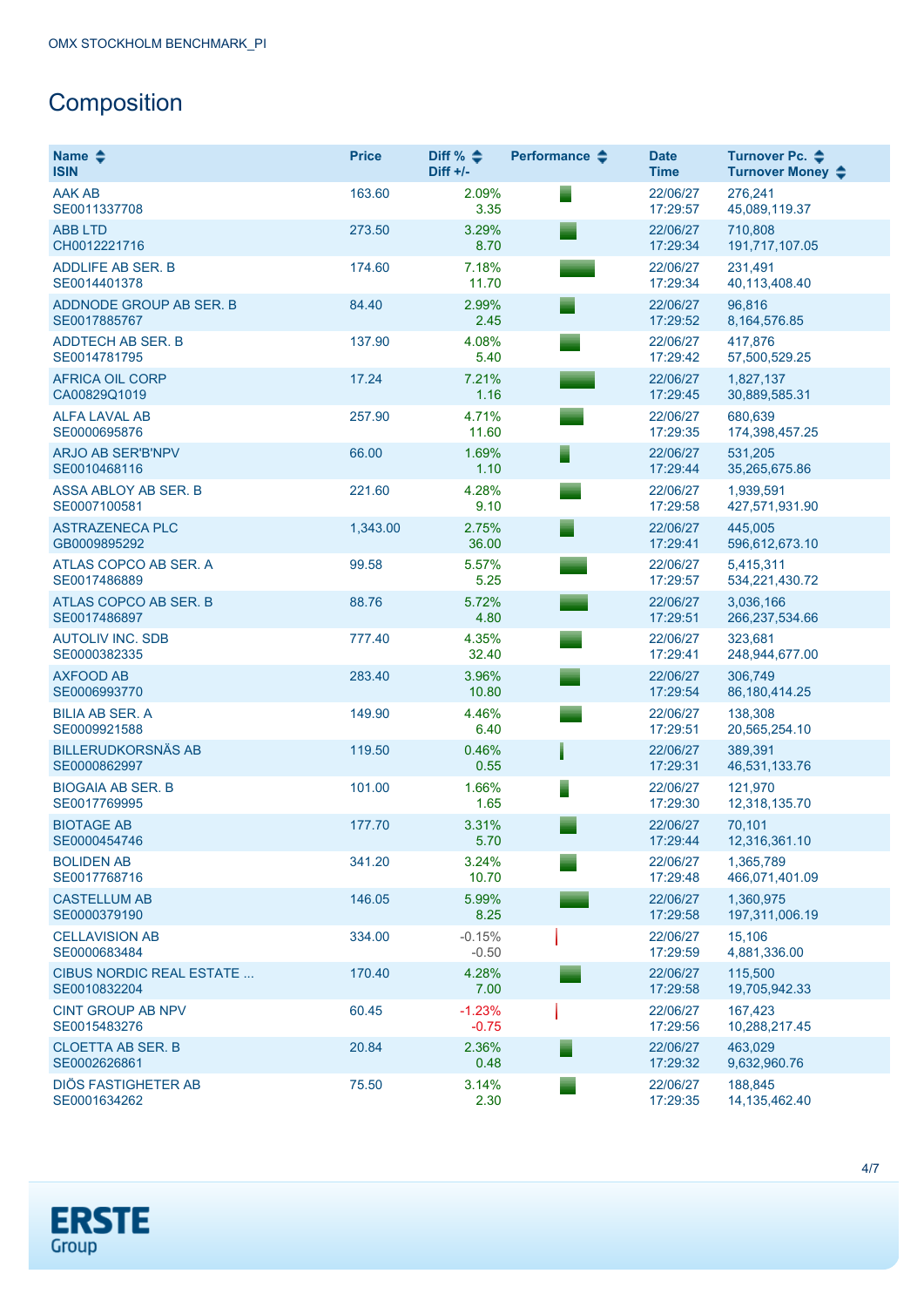| <b>DOMETIC GROUP AB</b><br>SE0007691613            | 63.96  | 4.54%<br>2.78       |   | 22/06/27<br>17:29:47 | 1,342,232<br>85,284,572.81     |
|----------------------------------------------------|--------|---------------------|---|----------------------|--------------------------------|
| ELECTROLUX AB SER. B<br>SE0016589188               | 139.16 | 3.36%<br>4.52       |   | 22/06/27<br>17:29:37 | 1,306,505<br>182,237,532.88    |
| ELEKTA AB SER. B<br>SE0000163628                   | 72.50  | 3.07%<br>2.16       |   | 22/06/27<br>17:29:42 | 1,346,185<br>97,919,253.41     |
| <b>EPIROC AB CLASS A</b><br>SE0015658109           | 163.15 | 2.61%<br>4.15       |   | 22/06/27<br>17:29:59 | 1,643,938<br>267,988,180.33    |
| <b>EPIROC AB CLASS B</b><br>SE0015658117           | 139.80 | 2.64%<br>3.60       |   | 22/06/27<br>17:29:39 | 577,381<br>80,757,382.64       |
| <b>ESSITY AB SER'B'NPV</b><br>SE0009922164         | 263.50 | 0.50%<br>1.30       |   | 22/06/27<br>17:29:34 | 1,665,982<br>439,188,819.70    |
| <b>EVOLUTION AB</b><br>SE0012673267                | 978.60 | 1.80%<br>17.30      |   | 22/06/27<br>17:29:50 | 623,955<br>613,080,616.90      |
| <b>FABEGE AB</b><br>SE0011166974                   | 101.40 | 3.36%<br>3.30       |   | 22/06/27<br>17:29:41 | 496,281<br>50,262,947.36       |
| <b>FASTIGHETS AB BALDER SER</b><br>SE0017832488    | 53.71  | 3.79%<br>1.96       |   | 22/06/27<br>17:29:43 | 2,595,862<br>138,782,564.67    |
| <b>FORTNOX AB NPV</b><br>SE0017161243              | 46.87  | $-0.19%$<br>$-0.09$ |   | 22/06/27<br>17:29:54 | 1,477,755<br>69,338,213.05     |
| <b>GETINGE AB SER. B</b><br>SE0000202624           | 236.20 | 2.52%<br>5.80       |   | 22/06/27<br>17:29:35 | 1,126,933<br>266,566,315.55    |
| <b>GRANGES AB (PUBL)</b><br>SE0006288015           | 80.15  | 5.05%<br>3.85       |   | 22/06/27<br>17:29:56 | 260,138<br>20,642,549.71       |
| <b>HEBA FASTIGHETS AB SER. B</b><br>SE0017911480   | 45.98  | 4.03%<br>1.78       |   | 22/06/27<br>17:29:51 | 72,576<br>3,302,044.24         |
| <b>HENNES &amp; MAURITZ AB 'B'</b><br>SE0000106270 | 123.58 | 1.73%<br>2.10       |   | 22/06/27<br>17:29:39 | 3,900,084<br>484,510,618.78    |
| <b>HEXAGON AB SER. B</b><br>SE0015961909           | 109.75 | 3.83%<br>4.05       |   | 22/06/27<br>17:29:38 | 4,764,414<br>519, 153, 376.88  |
| <b>HEXPOL AB CLASS B</b><br>SE0007074281           | 89.90  | 3.57%<br>3.10       |   | 22/06/27<br>17:29:54 | 582,838<br>52,356,844.44       |
| <b>HOLMEN AB SER. B</b><br>SE0011090018            | 427.20 | 1.18%<br>5.00       | I | 22/06/27<br>17:29:51 | 295,984<br>126,486,515.40      |
| HUFVUDSTADEN AB SER. A<br>SE0000170375             | 118.50 | 3.40%<br>3.90       |   | 22/06/27<br>17:29:51 | 350,835<br>41,370,523.70       |
| <b>HUSQVARNA AB SER. B</b><br>SE0001662230         | 79.46  | 5.47%<br>4.12       |   | 22/06/27<br>17:29:49 | 1,998,279<br>157,489,597.22    |
| <b>ICA GRUPPEN AB</b><br>SE0000652216              | 536.00 | 0.15%<br>0.80       |   | 22/01/13<br>17:29:49 | 102.699<br>54,972,066.90       |
| INDUSTRIVÄRDEN AB SER. A<br>SE0000190126           | 238.40 | 4.52%<br>10.30      |   | 22/06/27<br>17:29:47 | 375,732<br>89, 143, 617. 25    |
| <b>INDUSTRIVÄRDEN AB SER. C</b><br>SE0000107203    | 235.60 | 4.25%<br>9.60       |   | 22/06/27<br>17:29:43 | 631,984<br>148, 189, 242.55    |
| INTERNATIONAL PETROLEUM C<br>CA46016U1084          | 101.60 | 4.42%<br>4.30       |   | 22/06/27<br>17:29:46 | 667.106<br>66,372,113.98       |
| <b>INVESTMENT AB LATOUR SER</b><br>SE0010100958    | 209.00 | 5.18%<br>10.30      |   | 22/06/27<br>17:29:35 | 240,118<br>50,038,695.90       |
| <b>INVESTOR AB SER. A</b><br>SE0015811955          | 189.85 | 3.86%<br>7.05       |   | 22/06/27<br>17:29:56 | 466,054<br>88,075,769.86       |
| <b>INVESTOR AB SER. B</b><br>SE0015811963          | 172.36 | 4.08%<br>6.76       |   | 22/06/27<br>17:29:42 | 3,284,129<br>562, 543, 783. 52 |
| <b>JM AB</b><br>SE0000806994                       | 184.70 | 2.73%<br>4.90       |   | 22/06/27<br>17:29:34 | 157,729<br>29,203,522.30       |
| KARNOV GROUP AB NPV                                | 60.90  | 1.84%               |   | 22/06/27             | 31,167                         |

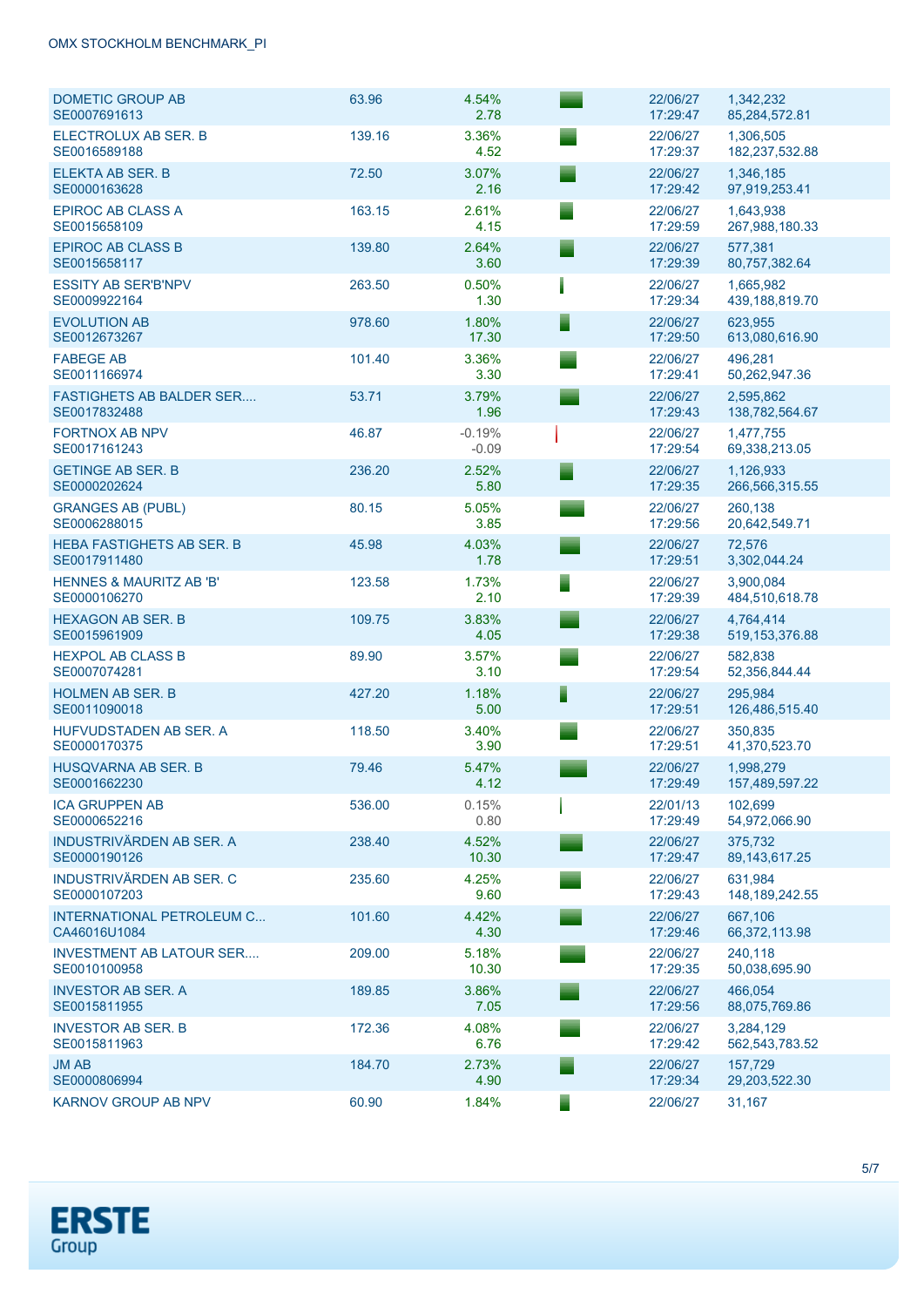### OMX STOCKHOLM BENCHMARK\_PI

| SE0012323715                                     |        | 1.10                | 17:29:39             | 1,886,922.10                  |
|--------------------------------------------------|--------|---------------------|----------------------|-------------------------------|
| <b>KINDRED GROUP PLC</b><br>SE0007871645         | 90.00  | 2.27%<br>2.00       | 22/06/27<br>17:29:46 | 1,214,790<br>109,576,879.20   |
| KINNEVIK AB CLASS 'B'<br>SE0015810247            | 171.70 | 5.69%<br>9.25       | 22/06/27<br>17:29:36 | 1,018,409<br>174,410,277.07   |
| <b>KUNGSLEDEN AB</b><br>SE0000549412             | 121.10 | 0.08%<br>0.10       | 21/12/03<br>17:29:54 | 147,989<br>17,911,637.40      |
| LIFCO AB SER. B<br>SE0015949201                  | 167.00 | 4.28%<br>6.85       | 22/06/27<br>17:29:45 | 425,152<br>70,889,691.91      |
| <b>LINDAB INTERNATIONAL AB</b><br>SE0001852419   | 152.30 | 4.67%<br>6.80       | 22/06/27<br>17:29:48 | 200.289<br>30,226,174.95      |
| LUNDBERGFÖRETAGEN AB, L E<br>SE0000108847        | 433.60 | 4.23%<br>17.60      | 22/06/27<br>17:29:30 | 110,138<br>47,579,422.85      |
| <b>LUNDIN ENERGY AB</b><br>SE0000825820          | 7.018  | $-3.86%$<br>$-0.28$ | 22/06/27<br>17:29:36 | 25,975,245<br>184,715,931.95  |
| <b>MODERN TIMES GROUP MTG AB</b><br>SE0018012494 | 87.65  | $-0.06%$<br>$-0.05$ | 22/06/27<br>17:29:57 | 319,491<br>28,098,296.40      |
| <b>NEW WAVE GROUP AB SER. B</b><br>SE0000426546  | 142.30 | 4.25%<br>5.80       | 22/06/27<br>17:29:41 | 115,858<br>16,507,715.30      |
| NIBE INDUSTRIER AB SER. B<br>SE0015988019        | 75.82  | 4.90%<br>3.54       | 22/06/27<br>17:29:51 | 4.164.778<br>315,304,124.41   |
| <b>NORDEA BANK ABP</b><br>FI4000297767           | 94.04  | 0.79%<br>0.74       | 22/06/27<br>17:29:30 | 5.702.186<br>536,543,513.11   |
| NYFOSA AB NPV<br>SE0011426428                    | 88.20  | 3.10%<br>2.65       | 22/06/27<br>17:29:44 | 522,217<br>46, 164, 815. 28   |
| OX <sub>2</sub> A <sub>B</sub><br>SE0016075337   | 72.40  | 5.39%<br>3.70       | 22/06/27<br>17:29:44 | 126,390<br>9,061,069.32       |
| PANDOX AB SER. 'B'<br>SE0007100359               | 125.30 | 2.70%<br>3.30       | 22/06/27<br>17:29:49 | 203,310<br>25,407,992.70      |
| PEAB AB SER. B<br>SE0000106205                   | 65.45  | 4.30%<br>2.70       | 22/06/27<br>17:29:34 | 310,029<br>20, 177, 777. 10   |
| SAAB AB SER. B<br>SE0000112385                   | 393.80 | 2.34%<br>9.00       | 22/06/27<br>17:29:33 | 338,699<br>133, 140, 178. 15  |
| <b>SAGAX AB B</b><br>SE0005127818                | 203.00 | 4.64%<br>9.00       | 22/06/27<br>17:29:38 | 408.811<br>82,887,319.35      |
| <b>SANDVIK AB</b><br>SE0000667891                | 175.15 | 4.57%<br>7.65       | 22/06/27<br>17:29:49 | 2,559,435<br>446,255,994.72   |
| <b>SCANDIC HOTELS GROUP AB</b><br>SE0007640156   | 44.00  | 2.44%<br>1.05       | 22/06/27<br>17:29:45 | 1,215,598<br>53,503,087.00    |
| <b>SECTRA AB SER B</b><br>SE0016278196           | 135.30 | 5.21%<br>6.70       | 22/06/27<br>17:29:57 | 114,122<br>15,158,090.90      |
| <b>SECURITAS AB SER. B</b><br>SE0000163594       | 89.00  | 2.25%<br>1.96       | 22/06/27<br>17:29:57 | 1,199,096<br>106,288,665.90   |
| SKANDINAVISKA ENSKILDA BA<br>SE0000148884        | 103.35 | 1.72%<br>1.75       | 22/06/27<br>17:29:48 | 3,565,457<br>368, 189, 729.83 |
| SKANSKA AB SER. B<br>SE0000113250                | 156.05 | 3.69%<br>5.55       | 22/06/27<br>17:29:49 | 921,414<br>143,389,209.00     |
| SKF AB SER. B<br>SE0000108227                    | 158.60 | 6.12%<br>9.15       | 22/06/27<br>17:29:35 | 1,790,814<br>281,859,827.71   |
| SKISTAR AB SER. B<br>SE0012141687                | 138.40 | 6.46%<br>8.40       | 22/06/27<br>17:29:30 | 229,990<br>31,323,328.50      |
| SSAB AB SER. A<br>SE0000171100                   | 46.39  | 2.00%<br>0.91       | 22/06/27<br>17:29:49 | 2,879,737<br>133,920,286.56   |
| <b>SSAB AB SER. B</b><br>SE0000120669            | 43.65  | 2.95%<br>1.25       | 22/06/27<br>17:29:53 | 4,809,513<br>210,876,245.19   |